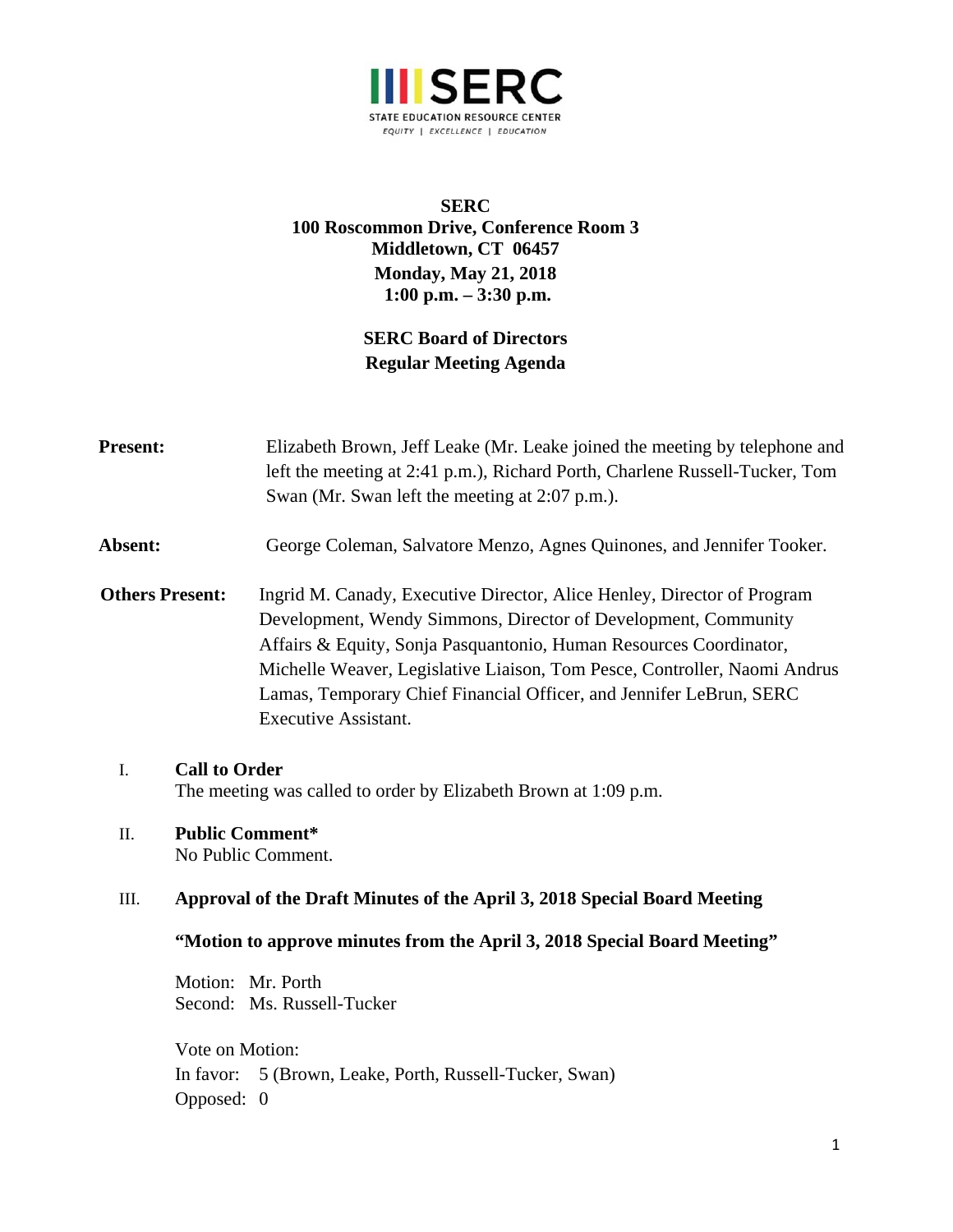Abstained: 0

### IV. **Agency Updates from Ingrid M. Canady, Executive Director**  a. SERC Bill

Ms. Canady informed members of the Board that the SERC Bill did not move through to the House. Feedback was reported that there was bipartisan support and that legislators would be happy to support the bill in the future, perhaps with some changes to the language. Ms. Canady shared that quasi-public agencies may not be eligible to receive state funding for administrative costs and will look into SERC's statutory language.

b. Staffing Updates

Ms. Canady shared that an email was sent to staff about SERC's current workforce reduction. There were 18 positions affected by the reduction and three of the 18 positions will be taken as early retirement. Ms. Canady will keep the Board posted if any other staff chooses to leave before June 30, 2018. It was also shared that Dr. Wendy Simmons' last day of employment with SERC is Thursday, June 6, 2018. This Director position will need to be filled as soon as possible. Mr. Swan asked that Ms. Canady inform the staff that the Board of Directors expresses its appreciation during this difficult time.

c. Budget Update – Tom Pesce

Mr. Pesce shared a budget update. The update included revenue and federal contracts for 7/1/17 – 3/13/18. Mr. Pesce shared that SERC's budget is on track for the year.

Board Members requested a projected budget through June 30, 2018. Mr. Pesce will provide this information.

Conversation ensued.

V. Updates from SBOE/CSDE Representatives

Ms. Russell-Tucker met with the Commissioner of Education to discuss SERC's need for new office space and also discussed SERC's Equity work. Ms. Russell-Tucker shared that both topics are important to the Commissioner and the conversations will continue at their next meeting. It was also shared that the Bureau of Special Education is scheduled to meet this week. They are currently reviewing IEPs from select district to determine what supports may be needed. The Bureau will be reaching out to SERC for assistance with its IEP and Diversity work. Ms. Canady will be meeting with Bryan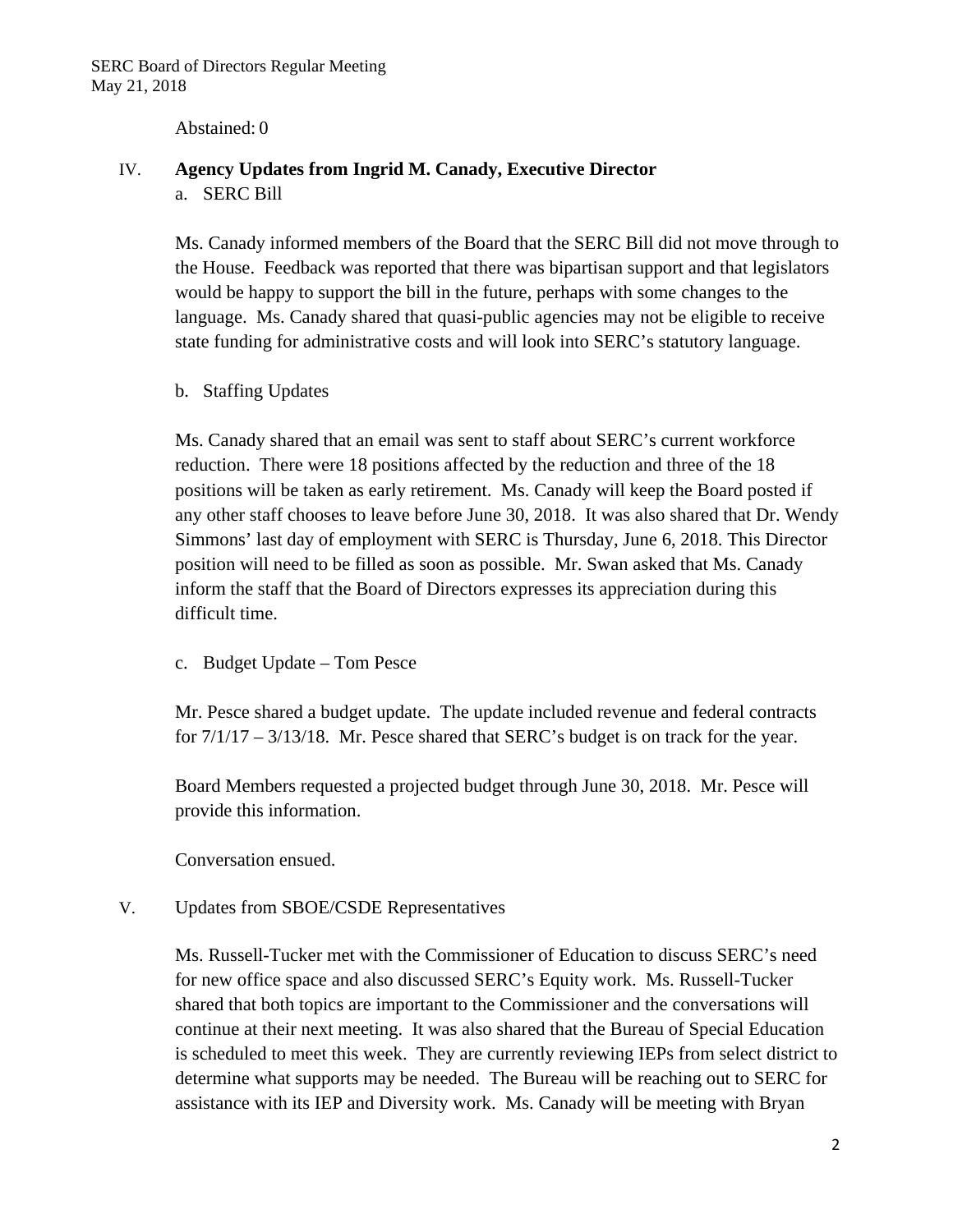SERC Board of Directors Regular Meeting May 21, 2018

> Klimkiewicz, Bureau Chief, on Thursday May 24, 2018 to discuss program needs for the upcoming year.

Ms. Russell-Tucker expressed her appreciation for the Dismantling Systemic Racism Conference that was held on Friday, May 11, 2018. She stated that Mr. Allan Taylor, Chairman, CT State Board of Education, thanked SERC and expressed his appreciation for the conference as well.

Mr. Swan shared that he thought that the students who participated at the conference were great and thought it was important to have them come together, share their stories and bring this issue to light.

Ms. Russell-Tucker suggested that SERC present to the Board of Education at their retreat in August. This will be discussed further.

Conversation ensued.

### VI. **Executive Session**

### **No Executive Session.**

### VII. **Items for Discussion**

a. SERC Fiscal Analysis

Ms. Canady reviewed the preliminary draft of the fiscal analysis created by Joe Centofanti, Auditor from PKF O'Connor Davies, LLP. This analysis is an estimate of the projected result of operations for fiscal year 2018. All furloughs, technology, severance payments, legal settlement and legal fees have been accounted for. This analysis was requested by the SERC Board of Directors at the April 3, 2018 Special Meeting.

Ms. Canady stated that SERC is looking for a fiduciary entity to provide assistance with its finances. However some of the quotes received exceed the fiscal threshold for the agency, therefore, it may be necessary for the board to consider posting a position for Chief Financial Officer and keep the fiscal functions internally. If the decision is made to post this new position, the board will need to approve the posting. Ms. Canady will provide the board with a final review for future determination. In the meantime, Ms. Andrus Lamas, will continue to serve on a temporary basis. Ms. Canady also shared that under the new state budget; the Parent Trust Grant was approved.

Conversation ensued.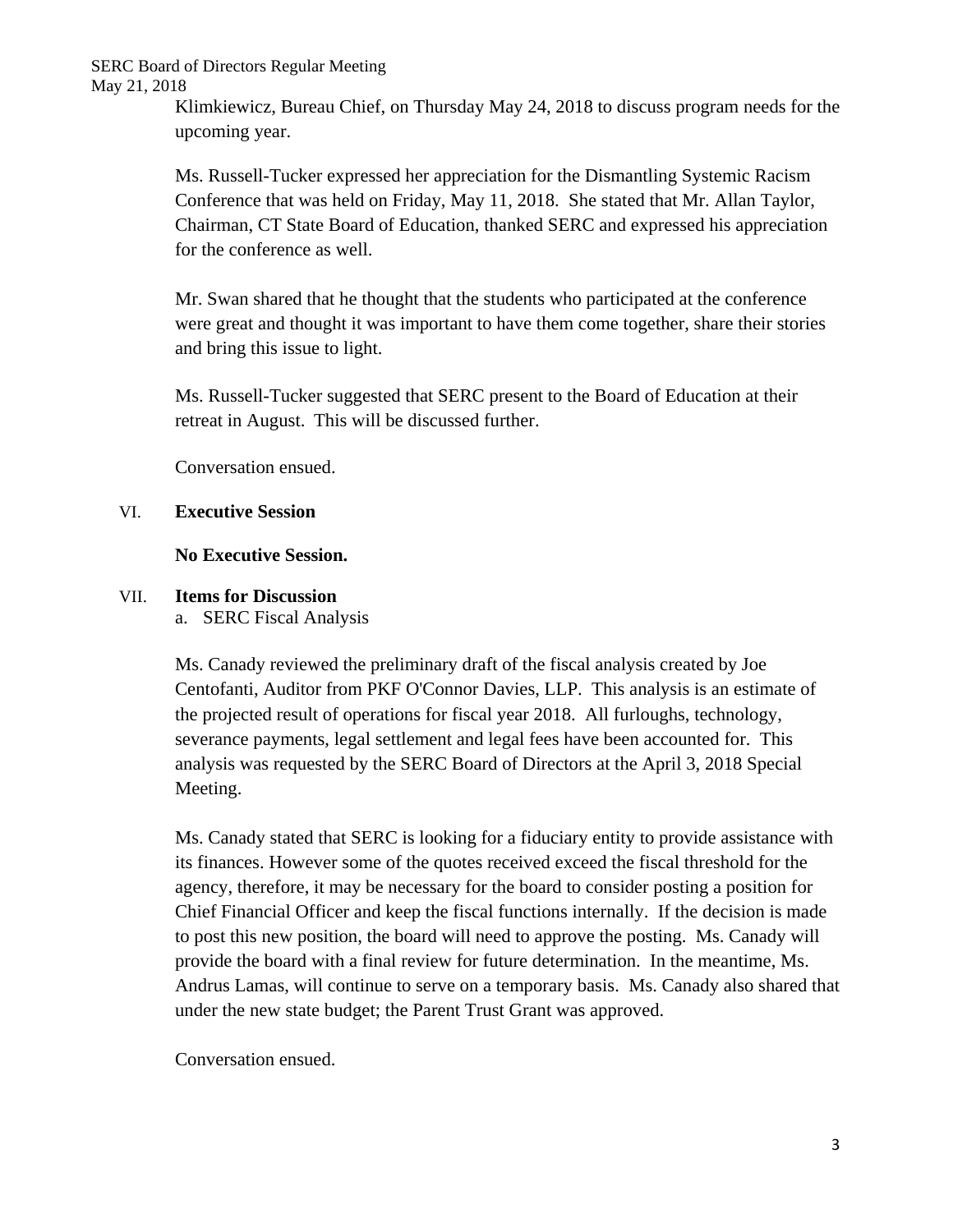b. SERC's Restructuring

Ms. Canady provided several charts that reflected SERC's restructuring as of July 1, 2018.

It was discussed that it would benefit SERC to have a Chief Financial Officer on staff rather than outsource these responsibilities. Ms. Canady will research the position. This position will require approval from the Board. There was discussion around the specific responsibilities of the CFO.

Ms. Canady reported that SERC will no longer have legal services provided by staff. When needed, these services will be outsourced. SERC will monitor the cost of legal services and Ms. Canady will provide reports on the use of legal services for the Board.

#### VIII. **Ms. Brown proposed a motion to go out of order on the agenda.**

#### **"Motion to approve reorder of agenda items."**

Motion: Ms. Russell-Tucker Second: Mr. Swan

Vote on Motion: In favor: 5 (Brown, Leake, Porth, Russell-Tucker, Swan) Opposed: 0 Abstained: 0

#### IX. **Action Items**

a. Resolution for Second Signature Authority

Ms. Weaver read the resolution for the record and reviewed the resolution language in detail.

#### **Resolution of the State Education Resource Center (SERC) Board of Directors**

#### **Additional Signatory Authority for SERC**

WHEREAS, Ingrid M. Canady is SERC's Executive Director and has responsibility for the administration of agency affairs and technical activities, including the authority to sign all contracts, agreements, official documents, and negotiable instruments relating to the business of SERC;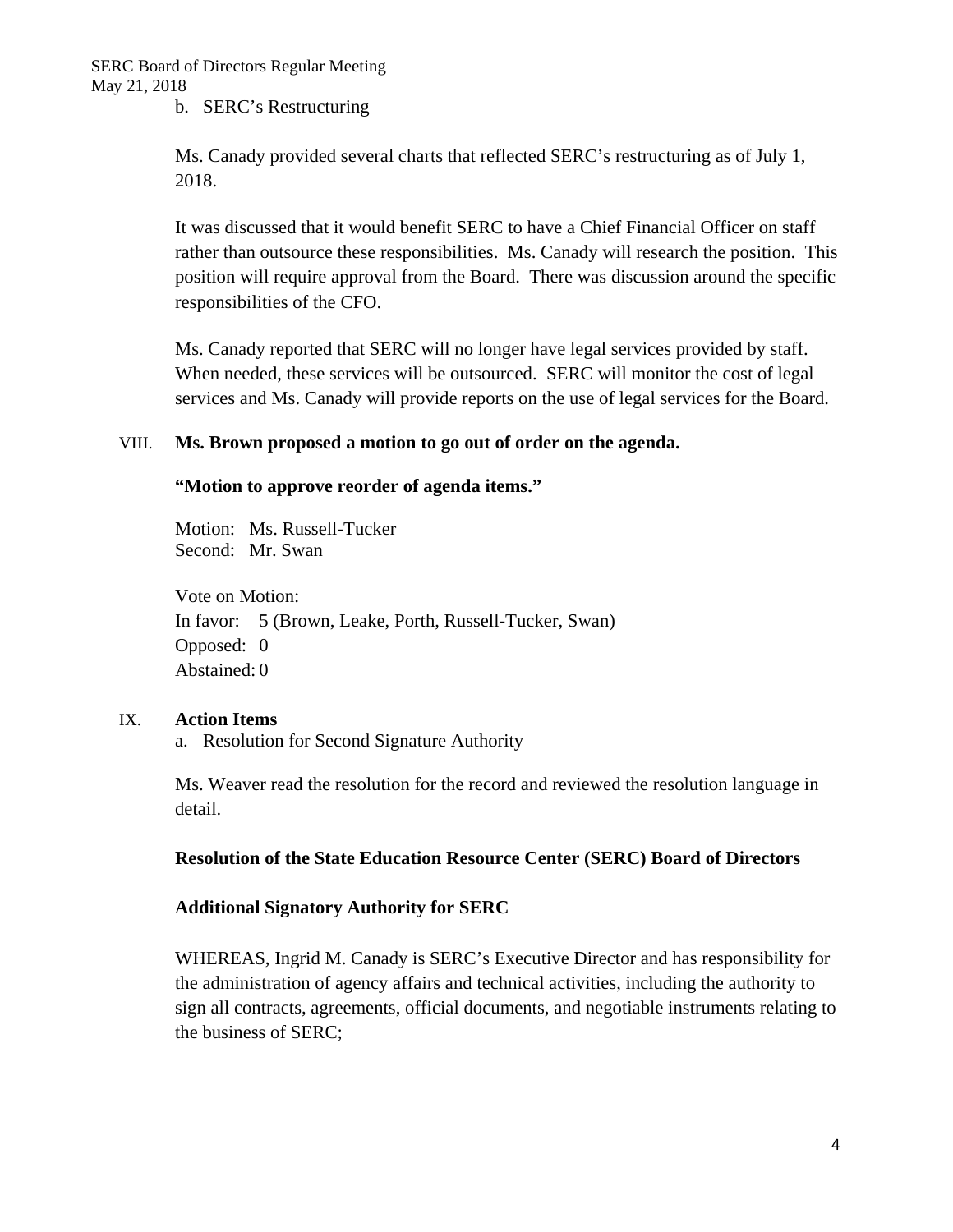SERC Board of Directors Regular Meeting May 21, 2018

> WHEREAS, it is prudent business practice to name an additional signatory on behalf of SERC with authority to sign all contracts, agreements, official documents, and negotiable instruments relating to the business of SERC; and

WHEREAS, the SERC Board of Directors appoints the Chief Financial Officer as an additional authorized signatory for SERC.

NOW, THEREFORE, BE IT RESOLVED: That, effective July 1, 2018, the Chief Financial Officer is empowered to execute and deliver all contracts, agreements, official documents, and negotiable instruments on behalf of SERC.

### "**Motion to Adopt Resolution to Add Additional Signatory Authority for SERC."**

Motion: Ms. Russell-Tucker Second: Mr. Swan

Vote on Motion: In favor: 5 (Brown, Leake, Porth, Russell-Tucker, Swan) Opposed: 0 Abstained: 0

#### X. **Items for Discussion**

c. Board's Impact in Redefining SDE/SERC Program/Services Relationship – Alice **Henley** 

Agenda Item tabled.

#### XI. **SERC Foundation Update**

a. Update from Jeffrey Leake, Chairperson, SERC Foundation

The last foundation meeting was held on April 10, 2018. The future of the SERC Foundation was discussed. A small committee will meet to discuss the fiscal viability of the SERC Foundation given its role in securing funds from the William Caspar Graustein Memorial Fund and other foundations.

Information was shared on the Graustein Grant: Courageous Conversations & Courageous Leadership: Moving the Racial Equity Dialogue to Systemic Racial Equity Transformation. Equity work is currently being provided in four districts: New Haven, New London, Waterbury and Middletown.

The Year End Symposium with Glenn Singleton was held on May 10, 2018 and was a great success.